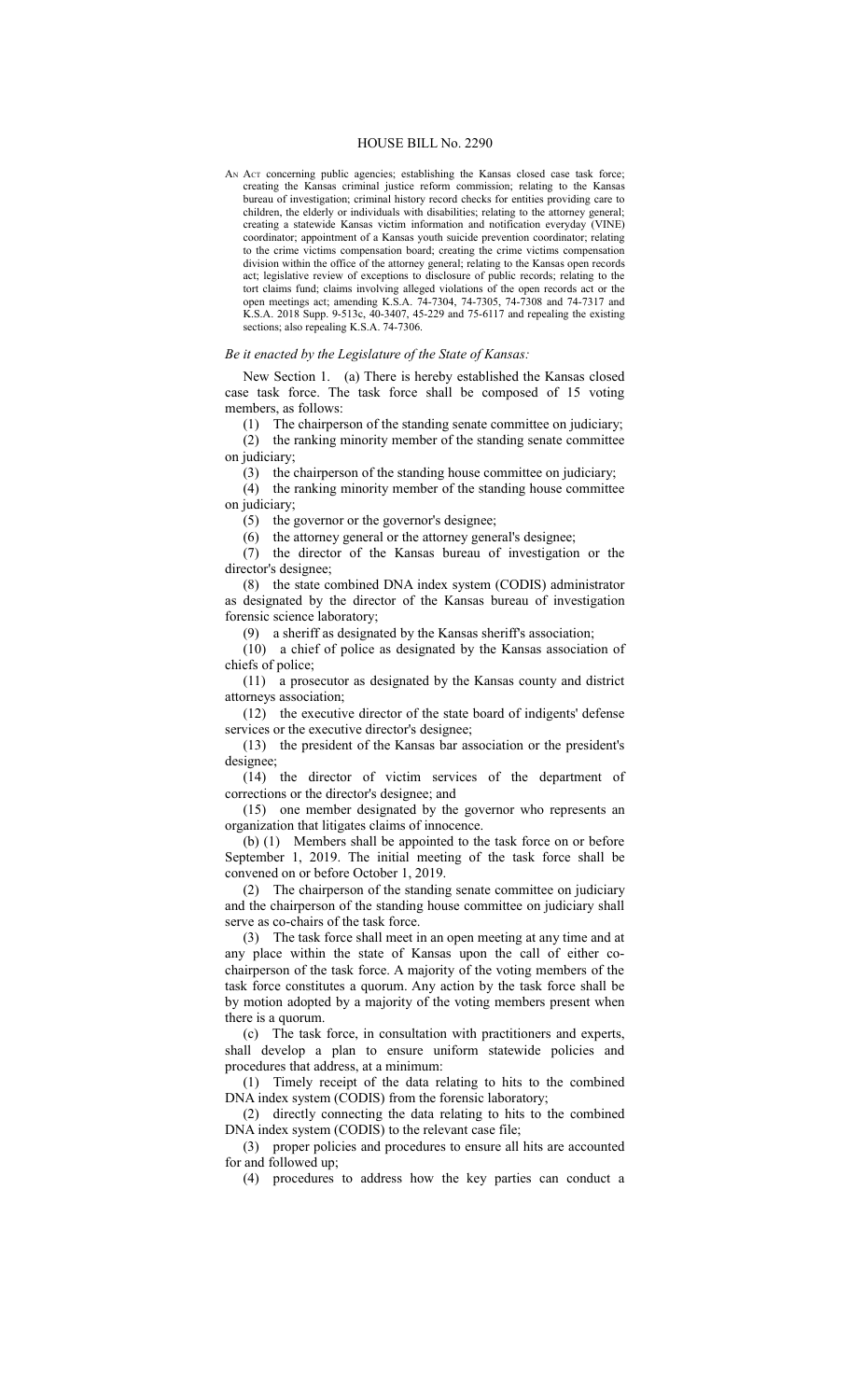reasonable and timely investigation into the significance of the hit; and

(5) sharing the hits in data from both solved and unsolved cases with other key parties, including the relevant prosecutors' offices, the original defense attorney and the last known attorney of record, crime victims and surviving relatives, and a local organization that litigates claims of innocence.

(d) The task force shall complete a plan for implementation of a protocol relating to hits to closed cases by October 1, 2020. The plan shall include a mechanism to ensure uniform compliance at the local law enforcement agency level.

(e) On or before December 1, 2020, the task force shall submit a report containing a plan for uniform implementation of the protocol throughout the state, including articulated benchmarks to facilitate and measure adoption. This report shall be posted on a public website maintained by the Kansas bureau of investigation and presented to the governor, the speaker of the house of representatives and the president of the senate.

(f) Legislative members of the task force attending meetings authorized by the task force shall be paid amounts provided in K.S.A. 75-3223(e), and amendments thereto. Non-legislative members of the task force may be reimbursed by their appointing authority.

(g) The provisions of this section shall expire on December 30, 2020.

New Sec. 2. (a) There is hereby created the Kansas criminal justice reform commission.

(b) The commission shall:

(1) Analyze the sentencing guidelines grids for drug and nondrug crimes and make recommendations for legislation that would ensure sentences are appropriate;

(2) review the sentences imposed for criminal conduct to determine whether the sentences are proportionate to other sentences imposed for criminal offenses;

(3) analyze diversion programs utilized throughout the state and make recommendations with respect to expanding diversion options and implementation of a state-wide diversion standards;

(4) review the supervision levels and programming available for offenders who serve sentences for felony offenses on community supervision;

(5) study specialty courts and make recommendations for the use of specialty courts throughout the state;

(6) survey the availability of evidence-based programming for offenders provided both in correctional facilities and in the community, and make recommendations for changes in available programming;

(7) study the policies of the department of corrections for placement of offenders within the correctional facility system and make recommendations with respect to specialty facilities, including, but not limited to, geriatric, healthcare and substance abuse facilities;

(8) evaluate existing information management data systems and make recommendations for improvements to data systems that will enhance the ability of criminal justice agencies to evaluate and monitor the efficacy of the criminal justice system at all points in the criminal justice process; and

(9) study other matters, that, as the commission determines, are appropriate and necessary to complete a thorough review of the criminal justice system.

(c) The commission shall be made of the following members:

(1) One member of the Kansas senate appointed by the president of the senate;

(2) one member of the Kansas senate appointed by the minority leader of the senate;

(3) one member of the Kansas house of representatives appointed by the speaker of the Kansas house of representatives;

(4) one member of the Kansas house of representatives appointed by the minority leader of the Kansas house of representatives;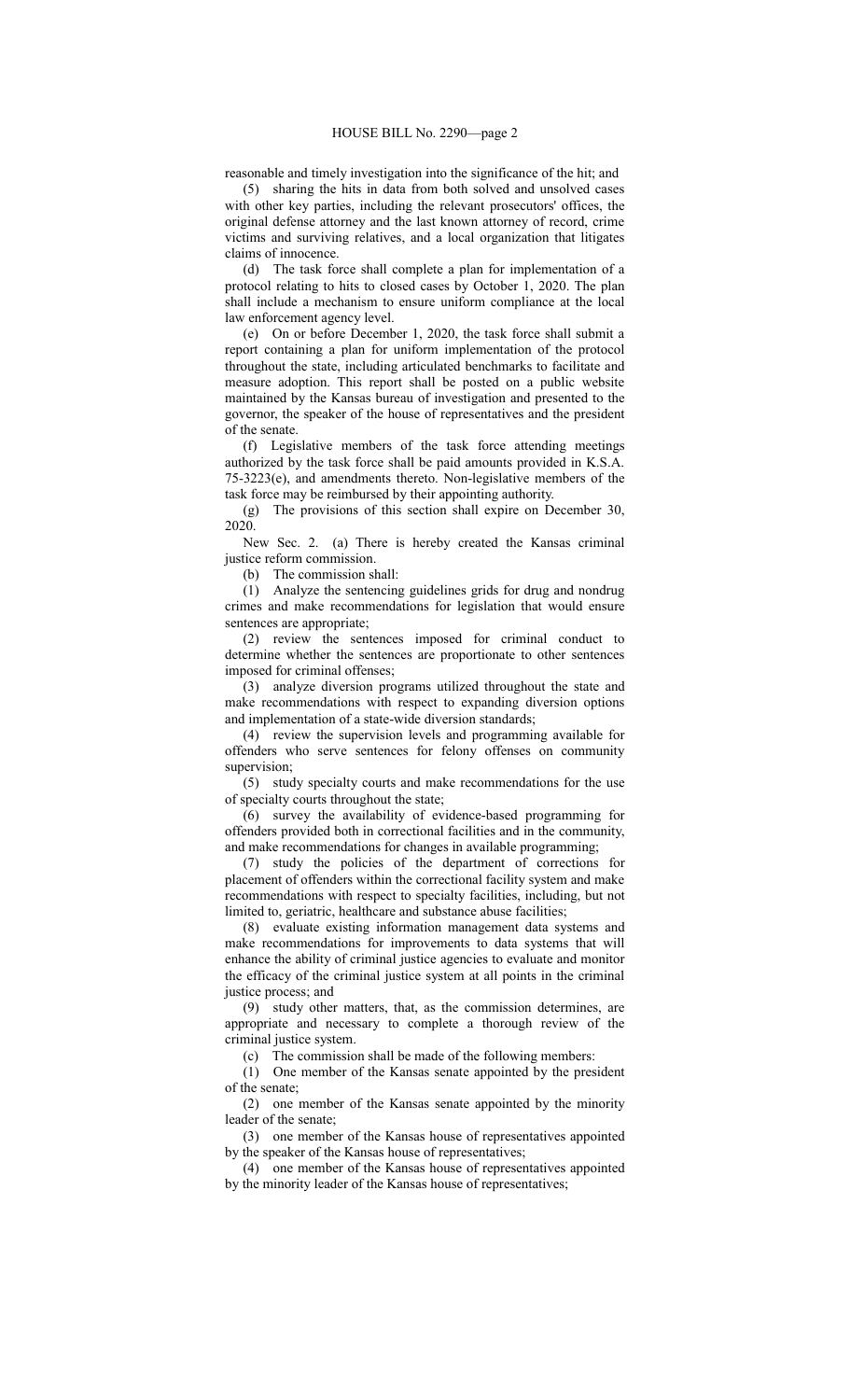(5) one member of the judicial branch court services appointed by the chief justice of the supreme court;

(6) one criminal defense attorney or public defender appointed by the governor;

(7) one county or district attorney from an urban area and one county attorney from a rural area appointed by the Kansas county and district attorneys association;

(8) one sheriff and one chief of police appointed by the attorney general;

(9) one professor of law from the university of Kansas school of law and one professor of law from Washburn university school of law, appointed by the deans of such schools;

(10) one drug and alcohol addiction treatment provider who provides services pursuant to the certified drug abuse treatment program appointed by the Kansas sentencing commission;

(11) one district judge appointed by the Kansas district judges association;

(12) one district magistrate judge appointed by the Kansas district magistrate judges association;

(13) one member representative of the faith-based community appointed by the governor;

(14) one member of a criminal justice reform advocacy organization appointed by the legislative coordinating council;

(15) one mental health professional appointed by the Kansas community mental health association;

(16) one member representative of community corrections appointed by the secretary of corrections; and

(17) the attorney general, the secretary of corrections and the executive director of the Kansas sentencing commission, or such persons' designees, shall serve as ex officio, nonvoting members of the commission.

(d) Members of the commission shall be appointed before August 1, 2019. The appointing authorities shall provide notice of such appointments to the office of revisor of statutes and the legislative research department.

(e) The members of the commission shall elect officers from among its members necessary to discharge its duties. The commission shall receive testimony from interested parties at public hearings to be conducted in the various geographic areas of the state.

(f) If approved by the legislative coordinating council, legislative members of the commission attending meetings authorized by the commission shall be paid amounts for expenses, mileage and subsistence as provided in K.S.A. 75-3223(e), and amendments thereto.

(g) The commission shall have the authority to organize and appoint such task forces or subcommittees as may be deemed necessary to discharge such commission's duties, including adding ex officio, nonvoting members to such task forces or subcommittees.

(h) The commission shall work with the Kansas judicial council, the department of corrections, the office of judicial administration and the Kansas sentencing commission and review studies and findings of the Kansas sentencing commission concerning proportionality of sentencing.

(i) The commission shall prepare and submit its interim report to the legislature on or before December 1, 2019. A final report and recommendations shall be submitted to the legislature on or before December 1, 2020.

(j) The staff of the office of revisor of statutes and the legislative research department shall provide such assistance as may be requested by the commission as authorized by the legislative coordinating council.

(k) The governor shall appoint a facilitator to assist the commission in developing a project plan and who shall assist the commission in carrying out the duties of the commission in an orderly manner. The facilitator shall work in collaboration with the commission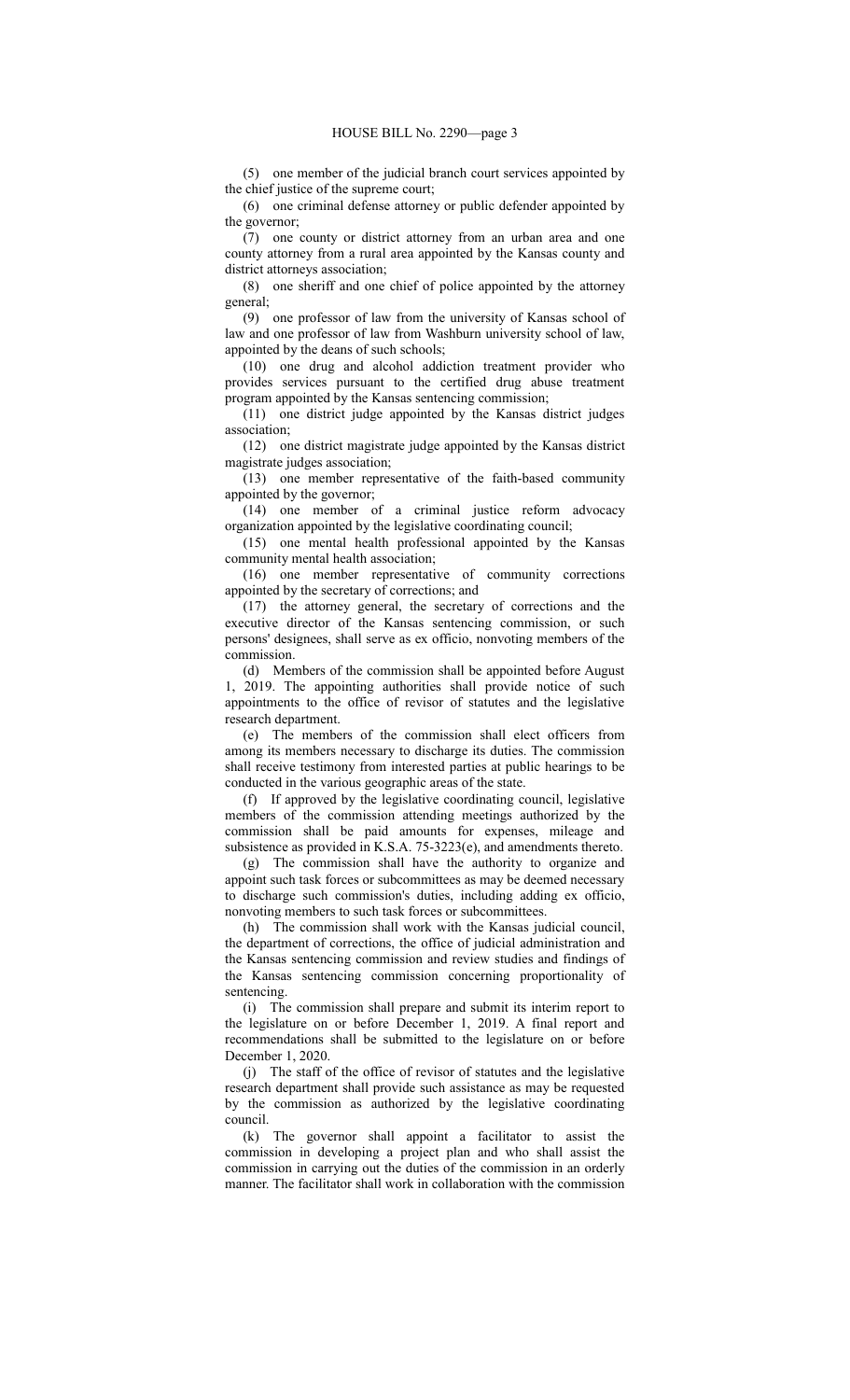chairperson and staff of the office of revisor of statutes and the legislative research department. The facilitator shall not be a member of the commission. The facilitator, in coordination with the office of revisor of statutes and the legislative research department, shall call the first meeting of the commission, which shall take place during August 2019.

New Sec. 3. (a) As used in this section:

(1) "Care" means the provision of treatment, education, training, instruction, supervision or recreation to children, the elderly or individuals with disabilities.

(2) "Provider" means a person who:

(A) Is employed by a qualified entity and has, seeks to have, or may have supervised or unsupervised access to children, the elderly or individuals with disabilities to whom the qualified entity provides care;

(B) is a volunteer of a qualified entity and has, seeks to have, or may have supervised or unsupervised access to children, the elderly or individuals with disabilities to whom the qualified entity provides care; or

(C) owns, operates or seeks to own or operate a qualified entity.

(3) "Qualified entity" means a business or organization that provides care to children, the elderly or individuals with disabilities that is private, for profit, not-for-profit or voluntary, except such businesses or organizations that are subject to the provisions of K.S.A. 39-970, 65- 516 or 65-5117, and amendments thereto, or K.S.A. 2018 Supp. 39- 2009 or 75-53,105, and amendments thereto.

(b) A qualified entity may request the Kansas bureau of investigation to conduct a state and national criminal history record check on any person who will serve as a provider, or is currently a provider with such entity. The qualified entity may request a state and national criminal history record check by submitting the following:

(1) The person's fingerprints; and

(2) a copy of a completed and signed statement furnished by the qualified entity that includes:

(A) A waiver permitting the qualified entity to request and receive a criminal history record check for the purpose of determining the person's qualification and fitness to serve as a provider;

(B) the name, address and date of birth of the person as it appears on a valid identification document;

(C) a disclosure of whether or not the person has ever been convicted of or is the subject of pending charges for a criminal offense and, if convicted, a description of the crime and the result of the conviction; and

(D) a notice to the person that they are entitled to obtain a copy of the criminal history record check to challenge the accuracy and completeness of any information contained in any such report before any final determination is made by the qualified entity.

(c) A qualified entity is authorized to require a person to be fingerprinted and to submit the fingerprints to the Kansas bureau of investigation and the federal bureau of investigation for a state and national criminal history record check. The qualified entity shall use the fingerprints to identify the person and to determine whether the person has a record of criminal history in this state or other jurisdictions or countries. The qualified entity may use the information obtained from the fingerprints and such state and national criminal history record checks in the official determination of the qualifications and fitness of the person to be permitted to serve as a provider.

(d) Local and state law enforcement officers and agencies shall assist the qualified entity in taking and processing a person's fingerprints as authorized by this section.

(e) The Kansas bureau of investigation shall release all records of the person's adult convictions and diversions, and adult convictions and diversions from another state, jurisdiction or country, to the qualified entity to make a final determination of the qualification of such person to serve as a provider.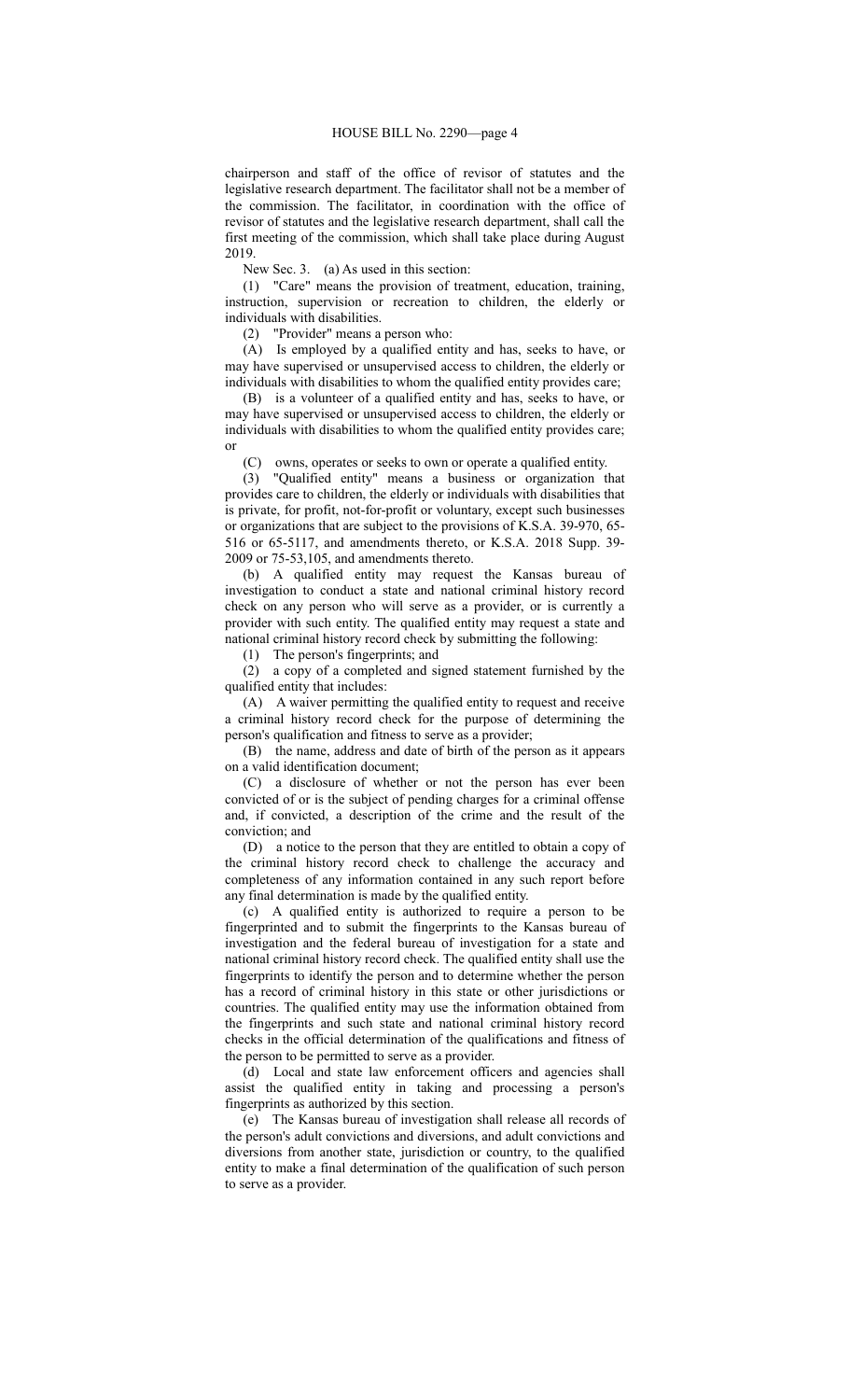(f) A qualified entity shall be solely responsible for making any determination that a person's criminal history record shows that such person has been convicted of a crime that bears upon the fitness of such person to serve as a provider. This section does not require the Kansas bureau of investigation to make such a determination on behalf of any qualified entity.

New Sec. 4. (a) The attorney general shall appoint a Kansas victim information and notification everyday (VINE) coordinator, and within the limits of appropriations available therefor, such additional staff as necessary to support the coordinator.

(b) The Kansas VINE coordinator shall work with interested parties, including, but not limited to, the sheriffs throughout the state, to oversee the implementation and operation of the VINE system throughout the state.

(c) The attorney general may appoint an advisory board to make recommendations for the implementation and operation of the VINE program. Such advisory committee, if appointed, may consist of up to five members appointed by the attorney general. One member shall be a victim advocate and one shall be a representative of the Kansas sheriffs' association. Except as provided in K.S.A. 75-3212, and amendments thereto, no member of any such advisory committee shall receive any compensation, subsistence, mileage or other allowance for serving on an advisory board appointed pursuant to this section.

(d) The attorney general shall promulgate rules and regulations necessary to carry out the provisions of this section.

New Sec. 5. (a) The attorney general shall appoint a Kansas youth suicide prevention coordinator and, within the limits of appropriations available therefor, such additional staff as necessary to support the coordinator. The Kansas youth suicide prevention coordinator shall identify, create, coordinate and support youth suicide awareness and prevention efforts throughout the state.

(b) Within the limits of appropriations therefor, the Kansas youth suicide prevention coordinator may:

(1) Lead the development, implementation and marketing of a website, online application and mobile phone application to facilitate communication with youth for the purpose of preventing youth suicide and promoting youth safety and well-being;

(2) develop and promote multidisciplinary and interagency strategies to help communities, schools, mental health professionals, medical professionals, law enforcement and others work together and coordinate efforts to prevent and address youth suicide;

(3) organize events that bring together youth, educators and community members from across the state to share information and receive training to prevent and address youth suicide in their communities;

(4) gather, disseminate and promote information focused on suicide reduction; and

(5) perform any other duty assigned by the attorney general to carry out the provisions of this section.

New Sec. 6. (a) There is hereby established within the office of the attorney general a crime victims compensation division to administer and support the operations of the crime victims compensation board established pursuant to K.S.A. 74-7301 et seq., and amendments thereto. The division shall receive applications for compensation and all supporting papers and shall, if requested by the board, investigate the claim, appear in proceedings related to the claim and present evidence in opposition to or support of an award.

(b) The attorney general shall establish and maintain a principal office for the division and other necessary offices within the state, appoint employees and agents, as necessary, and prescribe the duties and compensation for each employee and agent subject to appropriations. The crime victims compensation division shall be headed by a director appointed by the attorney general in consultation with the crime victims compensation board.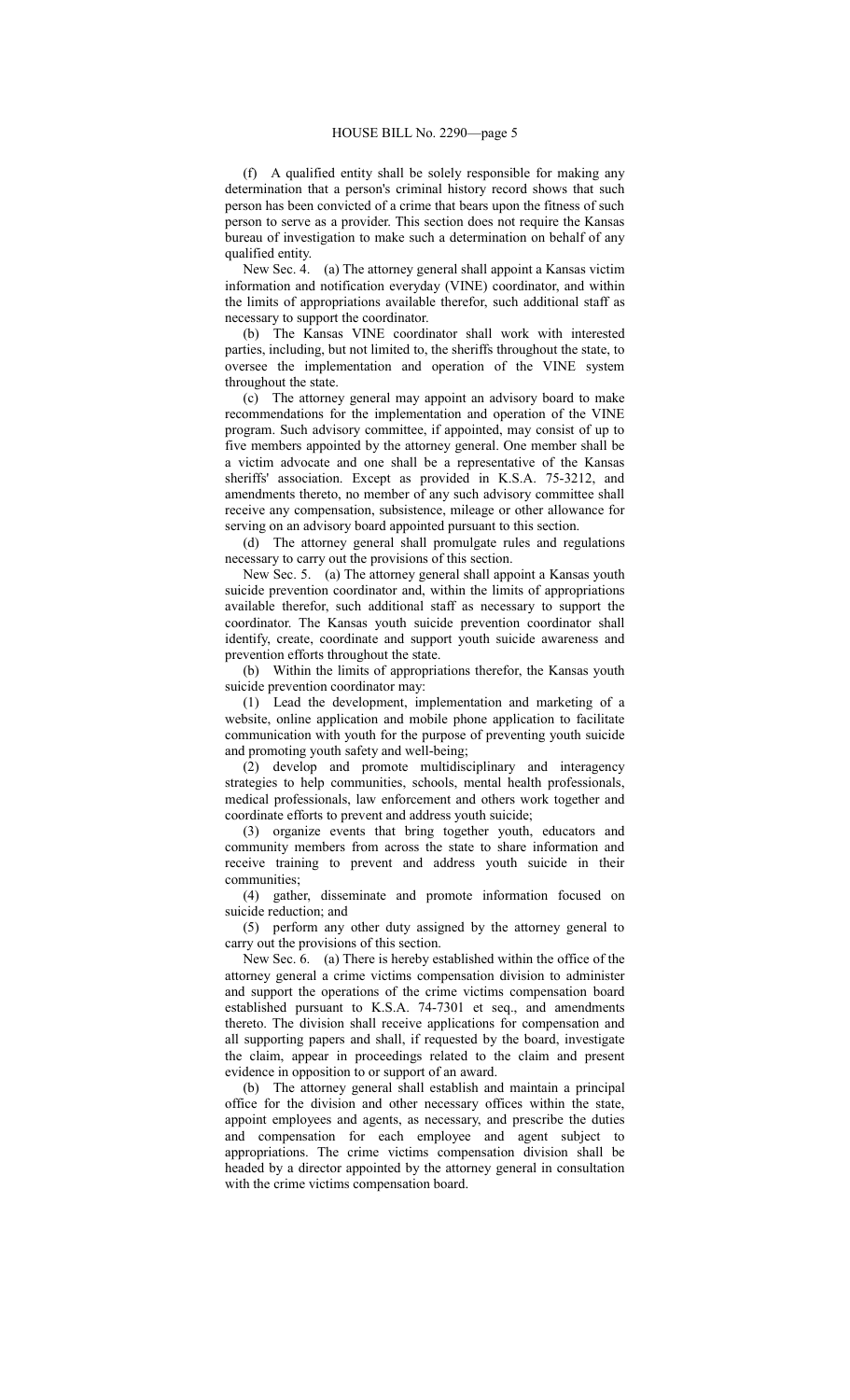(c) The crime victims compensation division shall:

(1) Prescribe forms on which applications for compensation shall be made;

(2) request investigations and data from county and district attorneys, law enforcement officers and other sources to enable the crime victims compensation board to determine whether, and to what extent a claimant qualifies for compensation;

(3) make available for public inspection, as provided by the Kansas open records act, K.S.A. 45-215 et seq., and amendments thereto, all rules and regulations, written statements of policy, interpretations formulated, adopted or used by the crime victims compensation board and decisions and opinions of the crime victims compensation board;

(4) publicize the availability of compensation and information regarding the filing of claims; and

(5) perform any other duty assigned by the attorney general to carry out the provisions of this section.

(d) Confidentiality provided by law covering a claimant's or victim's juvenile court records shall not be applicable in proceedings pursuant to K.S.A. 74-7301 et seq., and amendments thereto.

Sec. 7. K.S.A. 2018 Supp. 9-513c is hereby amended to read as follows: 9-513c. (a) Notwithstanding any other provision of law, all information or reports obtained and prepared by the commissioner in the course of licensing or examining a person engaged in money transmission business shall be confidential and may not be disclosed by the commissioner except as provided in subsection (c) or (d).

 $(b)$   $(b)$  All confidential information shall be the property of the state of Kansas and shall not be subject to disclosure except upon the written approval of the state bank commissioner.

(2) The provisions of this subsection shall expire on June 30, 2019, unless the legislature acts to reenact such provisions. The provisions of this paragraph shall be reviewed by the legislature prior to July 1, 2019.

(c) (1) The commissioner shall have the authority to share supervisory information, including reports of examinations, with other state or federal agencies having regulatory authority over the person's money transmission business and shall have the authority to conduct joint examinations with other regulatory agencies.

(2) The requirements under any federal or state law regarding the confidentiality of any information or material provided to the nationwide multi-state licensing system, and any privilege arising under federal or state law, including the rules of any federal or state court, with respect to such information or material, shall continue to apply to such information or material after the information or material has been disclosed to the system. Such information and material may be shared with all state and federal regulatory officials with financial services industry oversight authority without the loss of confidentiality protections provided by federal and state laws.

(d) The commissioner may provide for the release of information to law enforcement agencies or prosecutorial agencies or offices who shall maintain the confidentiality of the information.

(e) The commissioner may accept a report of examination or investigation from another state or federal licensing agency, in which the accepted report is an official report of the commissioner. Acceptance of an examination or investigation report does not waive any fee required by this act.

(f) Nothing shall prohibit the commissioner from releasing to the public a list of persons licensed or their agents or from releasing aggregated financial data on such persons.

(g) The provisions of subsection (a) shall expire on July 1, 2021, unless the legislature acts to reauthorize such provisions. The provisions of subsection (a) shall be reviewed by the legislature prior to July 1, 2021.

Sec. 8. K.S.A. 2018 Supp. 40-3407 is hereby amended to read as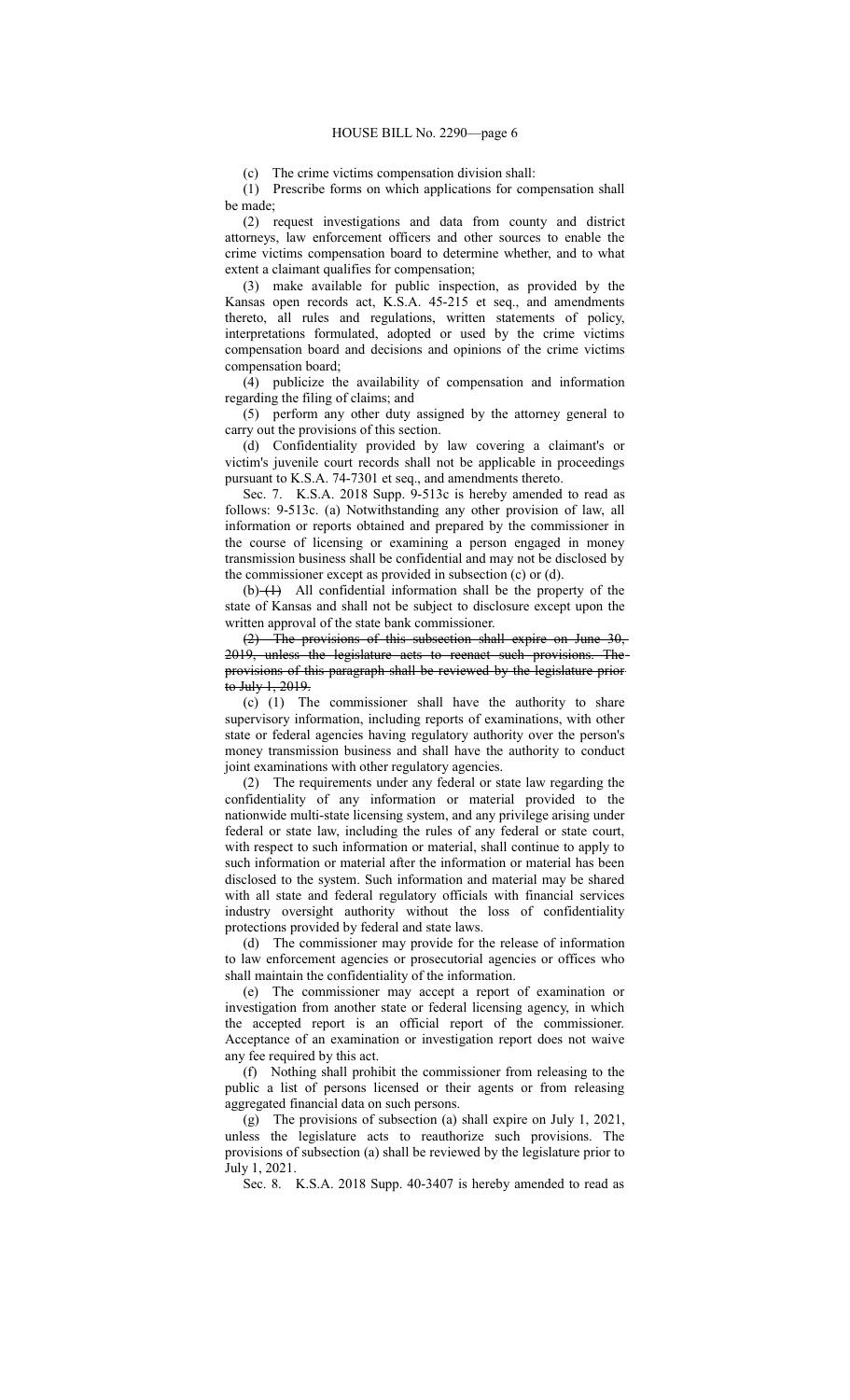follows: 40-3407. (a) Except for investment purposes, all payments from the fund shall be upon warrants of the state of Kansas issued pursuant to vouchers approved by the executive director or the executive director's designee, and, with respect to claim payments, accompanied by: (1) A file stamped copy of a final judgment against a healthcare provider or inactive healthcare provider for which the fund is liable; or (2) a file stamped copy of a court approved settlement against a healthcare provider or inactive healthcare provider for which the fund is liable.

(b) For investment purposes amounts shall be paid from the fund upon vouchers approved by the chairperson of the pooled money investment board.

 $(c)$  (c)  $(1)$  Payments from the fund for attorney fees, expert witness fees, and other costs related to claims, including invoices, statements and other documentation thereof, shall not be subject to K.S.A. 45-218, and amendments thereto.

(2) The provisions of this subsection shall expire on June 30, 2019, unless the legislature acts to reenact such provisions. The provisions of this section shall be reviewed by the legislature prior to July 1, 2019.

Sec. 9. K.S.A. 2018 Supp. 45-229 is hereby amended to read as follows: 45-229. (a) It is the intent of the legislature that exceptions to disclosure under the open records act shall be created or maintained only if:

(1) The public record is of a sensitive or personal nature concerning individuals;

(2) the public record is necessary for the effective and efficient administration of a governmental program; or

(3) the public record affects confidential information.

The maintenance or creation of an exception to disclosure must be compelled as measured by these criteria. Further, the legislature finds that the public has a right to have access to public records unless the criteria in this section for restricting such access to a public record are met and the criteria are considered during legislative review in connection with the particular exception to disclosure to be significant enough to override the strong public policy of open government. To strengthen the policy of open government, the legislature shall consider the criteria in this section before enacting an exception to disclosure.

(b) Subject to the provisions of subsections (g) and (h), any new exception to disclosure or substantial amendment of an existing exception shall expire on July 1 of the fifth year after enactment of the new exception or substantial amendment, unless the legislature acts to continue the exception. A law that enacts a new exception or substantially amends an existing exception shall state that the exception expires at the end of five years and that the exception shall be reviewed by the legislature before the scheduled date.

(c) For purposes of this section, an exception is substantially amended if the amendment expands the scope of the exception to include more records or information. An exception is not substantially amended if the amendment narrows the scope of the exception.

(d) This section is not intended to repeal an exception that has been amended following legislative review before the scheduled repeal of the exception if the exception is not substantially amended as a result of the review.

(e) In the year before the expiration of an exception, the revisor of statutes shall certify to the president of the senate and the speaker of the house of representatives, by July 15, the language and statutory citation of each exception that will expire in the following year which *that* meets the criteria of an exception as defined in this section. Any exception that is not identified and certified to the president of the senate and the speaker of the house of representatives is not subject to legislative review and shall not expire. If the revisor of statutes fails to certify an exception that the revisor subsequently determines should have been certified, the revisor shall include the exception in the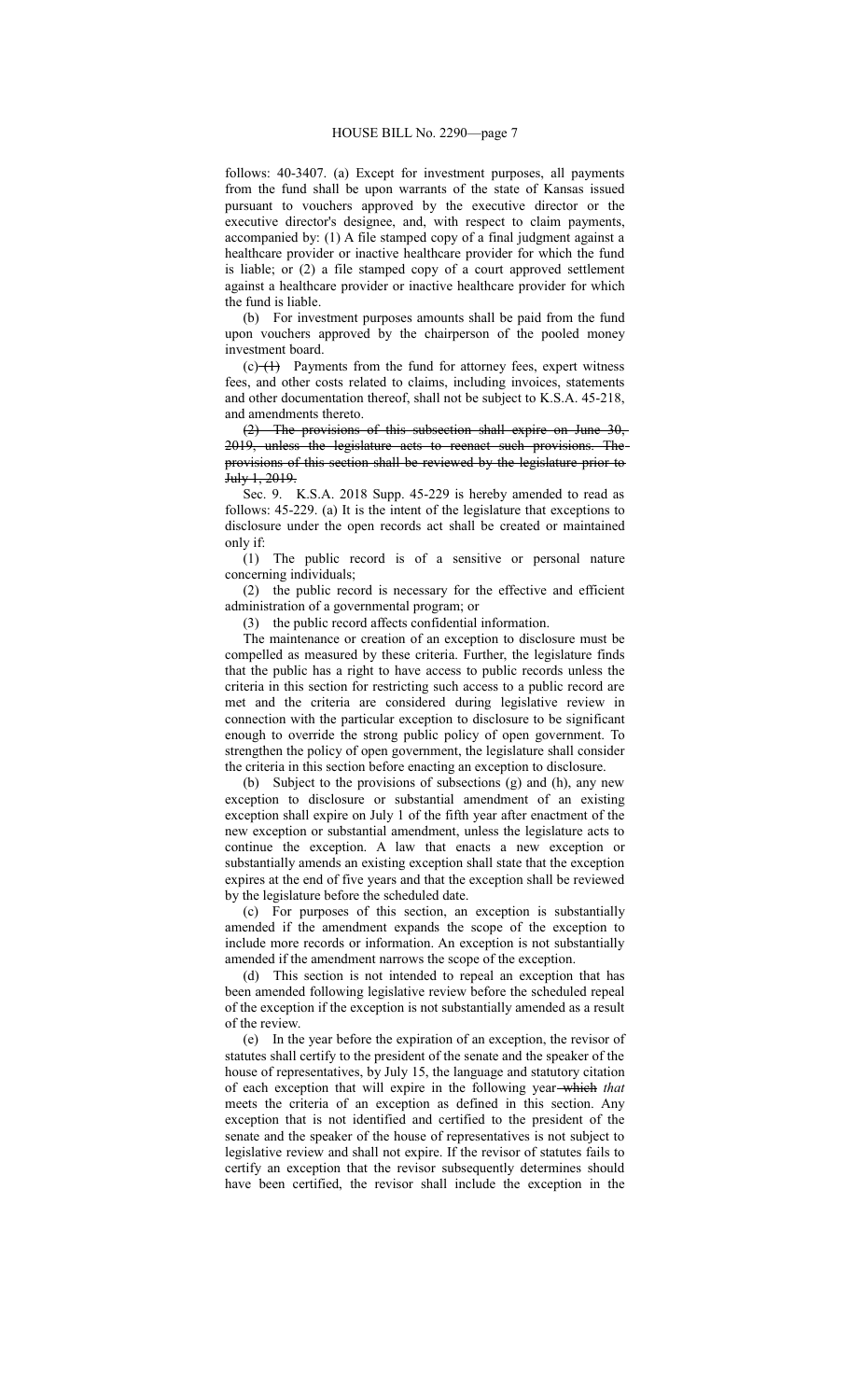following year's certification after that determination.

(f) "Exception" means any provision of law that creates an exception to disclosure or limits disclosure under the open records act pursuant to K.S.A. 45-221, and amendments thereto, or pursuant to any other provision of law.

(g) A provision of law that creates or amends an exception to disclosure under the open records law shall not be subject to review and expiration under this act if such provision:

(1) Is required by federal law;

(2) applies solely to the legislature or to the state court system;

(3) has been reviewed and continued in existence twice by the legislature; or

(4) has been reviewed and continued in existence by the legislature during the 2013 legislative session and thereafter.

(h) (1) The legislature shall review the exception before its scheduled expiration and consider as part of the review process the following:

(A) What specific records are affected by the exception;

(B) whom does the exception uniquely affect, as opposed to the general public;

(C) what is the identifiable public purpose or goal of the exception;

(D) whether the information contained in the records may be obtained readily by alternative means and how it may be obtained;

(2) an exception may be created or maintained only if it serves an identifiable public purpose and may be no broader than is necessary to meet the public purpose it serves. An identifiable public purpose is served if the legislature finds that the purpose is sufficiently compelling to override the strong public policy of open government and cannot be accomplished without the exception and if the exception:

(A) Allows the effective and efficient administration of a governmental program, which administration *that* would be significantly impaired without the exception;

(B) protects information of a sensitive personal nature concerning individuals, the release of which *such* information would be defamatory to such individuals or cause unwarranted damage to the good name or reputation of such individuals or would jeopardize the safety of such individuals. Only information that would identify the individuals may be excepted under this paragraph; or

(C) protects information of a confidential nature concerning entities, including, but not limited to, a formula, pattern, device, combination of devices, or compilation of information which *that* is used to protect or further a business advantage over those who do not know or use it, *if* the disclosure of which *such* information would injure the affected entity in the marketplace.

(3) Records made before the date of the expiration of an exception shall be subject to disclosure as otherwise provided by law. In deciding whether the records shall be made public, the legislature shall consider whether the damage or loss to persons or entities uniquely affected by the exception of the type specified in paragraph  $(2)(B)$  or  $(2)(C)$  would occur if the records were made public.

(i) (1) Exceptions contained in the following statutes as continued in existence in section 2 of chapter 126 of the 2005 Session Laws of Kansas and that have been reviewed and continued in existence twice by the legislature as provided in subsection (g) are hereby continued in existence: 1-401, 2-1202, 5-512, 9-1137, 9-1712, 9-2217, 10-630, 11- 306, 12-189, 12-1,108, 12-1694, 12-1698, 12-2819, 12-4516, 16-715, 16a-2-304, 17-1312e, 17-2227, 17-5832, 17-7511, 17-7514, 17-76,139, 19-4321, 21-2511, 22-3711, 22-4707, 22-4909, 22a-243, 22a-244, 23- 605, 23-9,312, 25-4161, 25-4165, 31-405, 34-251, 38-2212, 39-709b, 39-719e, 39-934, 39-1434, 39-1704, 40-222, 40-2,156, 40-2c20, 40- 2c21, 40-2d20, 40-2d21, 40-409, 40-956, 40-1128, 40-2807, 40-3012, 40-3304, 40-3308, 40-3403b, 40-3421, 40-3613, 40-3805, 40-4205, 44- 510j, 44-550b, 44-594, 44-635, 44-714, 44-817, 44-1005, 44-1019, 45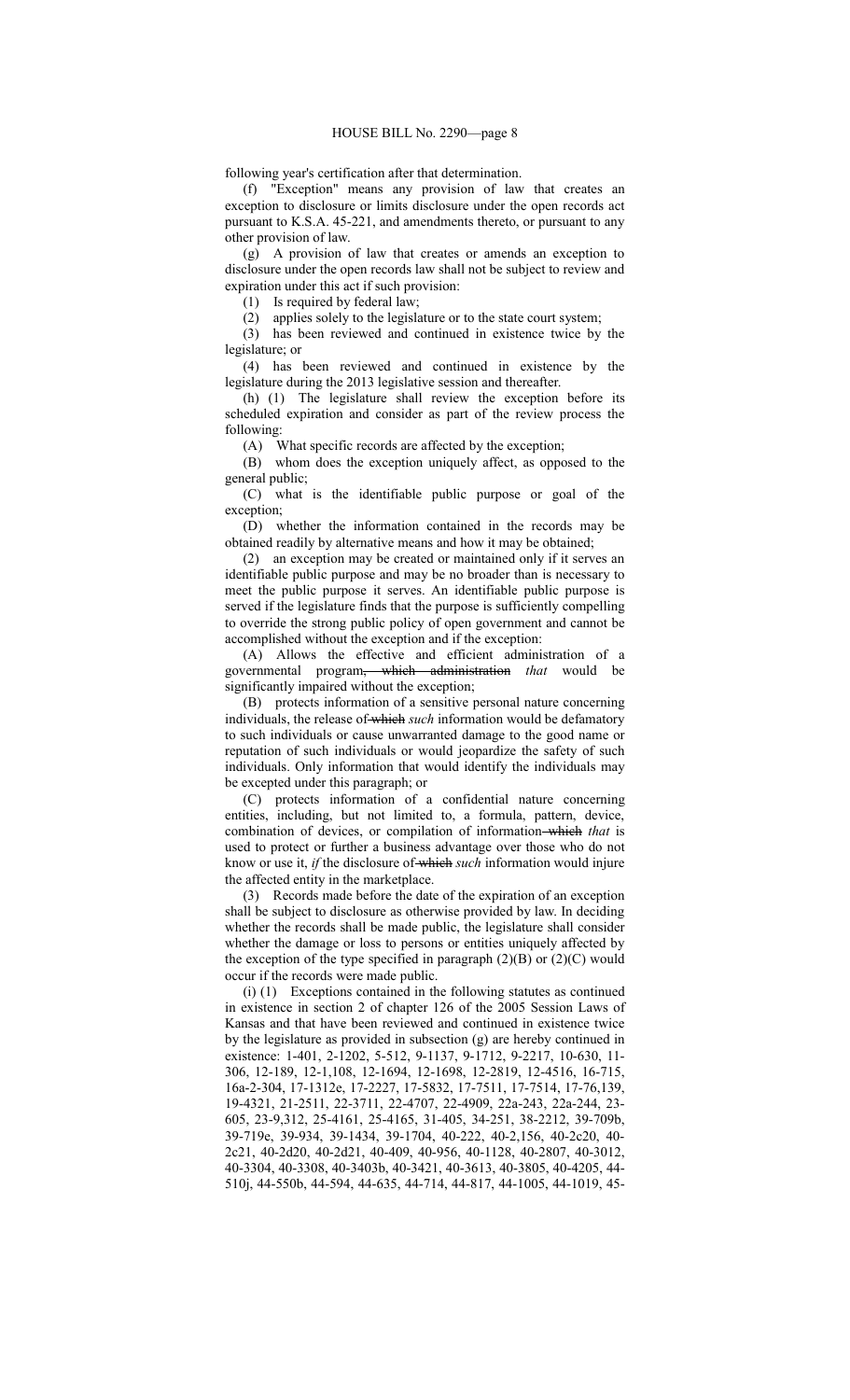221(a)(1) through (43), 46-256, 46-259, 46-2201, 47-839, 47-844, 47- 849, 47-1709, 48-1614, 49-406, 49-427, 55-1,102, 58-4114, 59-2135, 59-2802, 59-2979, 59-29b79, 60-3333, 60-3336, 65-102b, 65-118, 65- 119, 65-153f, 65-170g, 65-177, 65-1,106, 65-1,113, 65-1,116, 65- 1,157a, 65-1,163, 65-1,165, 65-1,168, 65-1,169, 65-1,171, 65-1,172, 65-436, 65-445, 65-507, 65-525, 65-531, 65-657, 65-1135, 65-1467, 65-1627, 65-1831, 65-2422d, 65-2438, 65-2836, 65-2839a, 65-2898a, 65-3015, 65-3447, 65-34,108, 65-34,126, 65-4019, 65-4922, 65-4925, 65-5602, 65-5603, 65-6002, 65-6003, 65-6004, 65-6010, 65-67a05, 65- 6803, 65-6804, 66-101c, 66-117, 66-151, 66-1,190, 66-1,203, 66- 1220a, 66-2010, 72-996, 72-4311, 72-4452, 72-5214, 72-53,106, 72- 5427, 72-8903, 73-1228, 74-2424, 74-2433f, 74-4905, 74-4909, 74- 50,131, 74-5515, 74-7308, 74-7338, 74-8104, 74-8307, 74-8705, 74- 8804, 74-9805, 75-104, 75-712, 75-7b15, 75-1267, 75-2943, 75-4332, 75-4362, 75-5133, 75-5266, 75-5665, 75-5666, 75-7310, 76-355, 76- 359, 76-493, 76-12b11, 76-3305, 79-1119, 79-1437f, 79-3234, 79- 3395, 79-3420, 79-3499, 79-34,113, 79-3614, 79-3657, 79-4301 and 79-5206.

(2) Exceptions contained in the following statutes as certified by the revisor of statutes to the president of the senate and the speaker of the house of representatives pursuant to subsection (e) and that have been reviewed during the 2015 legislative session and continued in existence by the legislature as provided in subsection (g) are hereby continued in existence: 17-2036, 40-5301, 45-221(a)(45), (46) and (49), 48-16a10, 58-4616, 60-3351, 72-972a, 74-50,217 and 75-53,105.

(j) (1) Exceptions contained in the following statutes as continued in existence in section 1 of chapter 87 of the 2006 Session Laws of Kansas and that have been reviewed and continued in existence twice by the legislature as provided in subsection (g) are hereby continued in existence: 1-501, 9-1303, 12-4516a, 39-970, 65-525, 65-5117, 65-6016, 65-6017 and 74-7508.

(2) Exceptions contained in the following statutes as certified by the revisor of statutes to the president of the senate and the speaker of the house of representatives pursuant to subsection (e) during 2015 and that have been reviewed during the 2016 legislative session are hereby continued in existence: 12-5611, 22-4906, 22-4909, 38-2310, 38-2311, 38-2326, 40-955, 44-1132, 45-221(a)(10)(F) and (a)(50), 60-3333, 65- 4a05, 65-445(g), 65-6154, 71-218, 75-457, 75-712c, 75-723 and 75- 7c06.

(k) Exceptions contained in the following statutes as certified by the revisor of statutes to the president of the senate and the speaker of the house of representatives pursuant to subsection (e) and that have been reviewed during the 2014 legislative session and continued in existence by the legislature as provided in subsection (g) are hereby continued in existence: 1-205, 2-2204, 8-240, 8-247, 8-255c, 8-1324, 8- 1325, 12-17,150, 12-2001, 17-12a607, 38-1008, 38-2209, 40-5006, 40- 5108, 41-2905, 41-2906, 44-706, 44-1518, 45-221(a)(44), (45), (46), (47) and (48), 50-6a11, 56-1a610, 56a-1204, 65-1,243, 65-16,104, 65- 3239, 74-50,184, 74-8134, 74-99b06, 77-503a and 82a-2210.

(l) Exceptions contained in the following statutes as certified by the revisor of statutes to the president of the senate and the speaker of the house of representatives pursuant to subsection (e) during 2016 and that have been reviewed during the 2017 legislative session are hereby continued in existence: 12-5711, 21-2511, 22-4909, 38-2313, 45-221(a) (51) and (52), 65-516, 65-1505, 74-2012, 74-5607, 74-8745, 74-8752, 74-8772, 75-7d01, 75-7d05, 75-5133, 75-7427 and 79-3234.

(m) Exceptions contained in the following statutes as certified by the revisor of statutes to the president of the senate and the speaker of the house of representatives pursuant to subsection (e) during 2012 and that have been reviewed during the 2013 legislative session and continued in existence by the legislature as provided in subsection (g) are hereby continued in existence: 12-5811, 40-222, 40-223j, 40-5007a, 40-5009a, 40-5012a, 65-1685, 65-1695, 65-2838a, 66-1251, 66-1805, 72-60c01, 75-712 and 75-5366.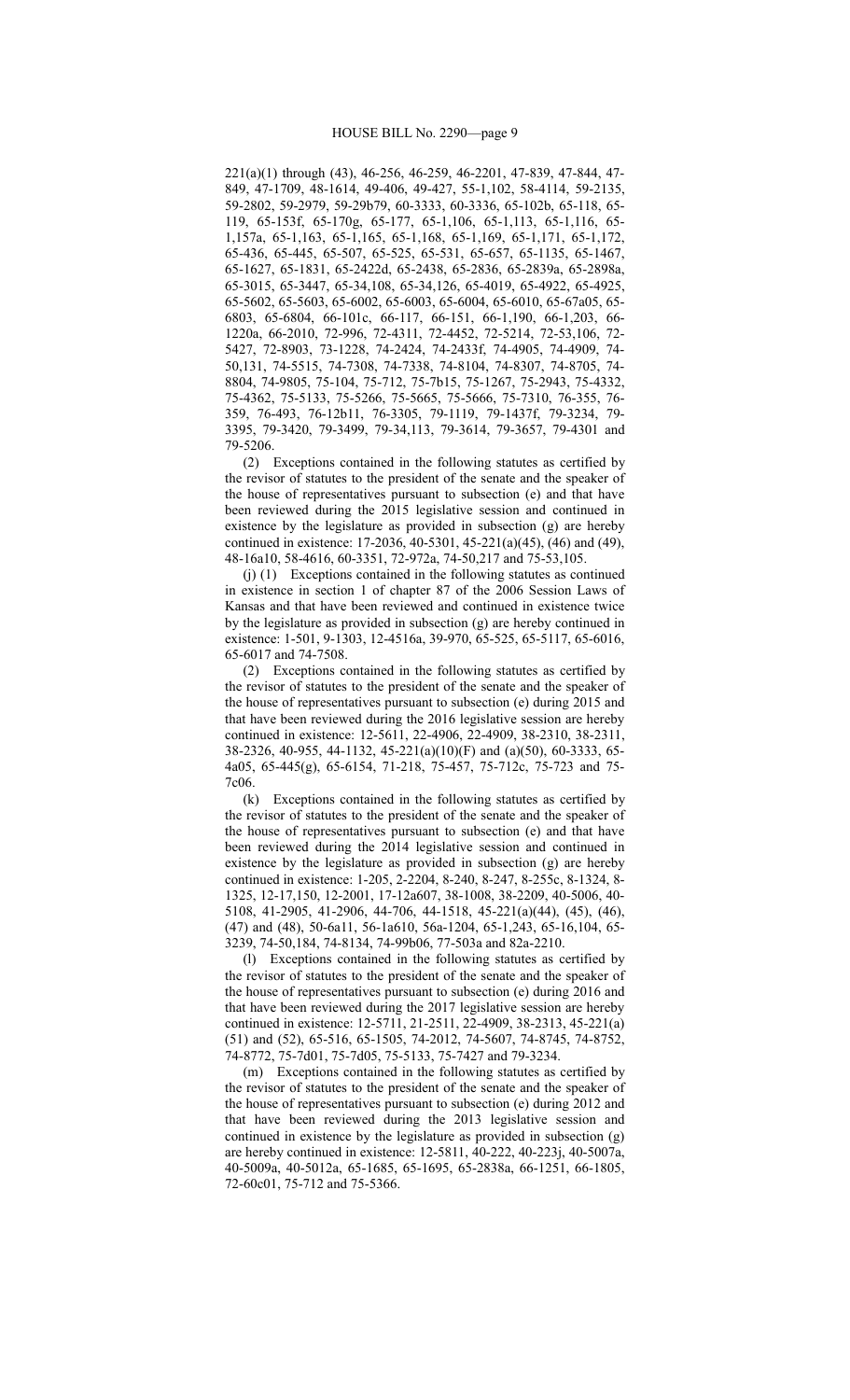(n) Exceptions contained in the following statutes as certified by the revisor of statutes to the president of the senate and the speaker of the house of representatives pursuant to subsection (e) and that have been reviewed during the 2018 legislative session are hereby continued in existence: 9-513c(c)(2), 39-709, 45-221(a)(26), (53) and (54), 65- 6832, 65-6834, 75-7c06 and 75-7c20.

*(o) Exceptions contained in the following statutes as certified by the revisor of statutes to the president of the senate and the speaker of the house of representatives pursuant to subsection (e) that have been reviewed during the 2019 legislative session are hereby continued in existence: 21-2511(h)(2), 21-5905(a)(7), 22-2302(b) and (c), 22- 2502(d) and (e), 40-222(k)(7), 44-714(e), 45-221(a)(55), 46-1106(g) regarding 46-1106(i), 65-2836(i), 65-2839a(c), 65-2842(d), 65- 28a05(n), article 6(d) of 65-6230, 72-6314(a) and 74-7047(b).*

Sec. 10. K.S.A. 74-7304 is hereby amended to read as follows: 74- 7304. In addition to the powers and duties specified elsewhere in this act, the board shall have the following powers and duties:

(a) The duty to establish and maintain a principal office and other necessary offices within this state, to appoint employees and agents as necessary and to prescribe their duties and compensation, all within the limitations and conditions of appropriations made therefor;

(b) The duty *power* to adopt by rule and regulation a description of the organization of the board, stating the general method and course of operation of the board;

(c)*(b)* the duty *power* to adopt rules and regulations to carry out the provisions of this act, and the property crime restitution and compensation act*,* including rules for the allowance of attorney fees for representation of claimants; and to adopt rules and regulations providing for discovery proceedings, including medical examination, consistent with the provisions of this act relating thereto. Rules and regulations adopted by the board shall be statements of general applicability which implement, interpret or prescribe policy, or describe the procedure or practice requirements of the board;

(d) the duty to prescribe forms on which applications for compensation shall be made;

 $(e)(c)$  the duty to hear and determine all matters relating to claims for compensation, and the power to reinvestigate or reopen claims without regard to statutes of limitation or periods of prescription;

(f) the power to request investigations and data from county and district attorneys and law enforcement officers to enable the board to determine whether and the extent to which a claimant qualifies for compensation. Confidentiality provided by law covering claimant's or victim's juvenile court records shall not be applicable in proceedings under this act;

 $(g)(d)$  the duty, if it would contribute to the function of the board, to subpoena witnesses and other prospective evidence, administer oaths or affirmations, conduct hearings and receive relevant, nonprivileged evidence; *and*

 $\frac{h}{e}$  the power to take notice of judicially recognizable facts and general, technical and scientific facts within their specialized knowledge;

(i) the duty to make available for public inspection all rules and regulations, written statements of policy, interpretations formulated, adopted or used by the board in discharging its functions, and decisions and opinions of the board;

(j) the duty to publicize the availability of compensation and information regarding the filing of claims therefor.

Sec. 11. K.S.A. 74-7305 is hereby amended to read as follows: 74- 7305. (a) An application for compensation shall be made in the manner and form prescribed by the board *crime victims compensation division created by section 6, and amendments thereto*.

(b) Compensation may not be awarded unless an application has been filed with the board *division* within two years of the reporting of the incident to law enforcement officials if the victim was less than 16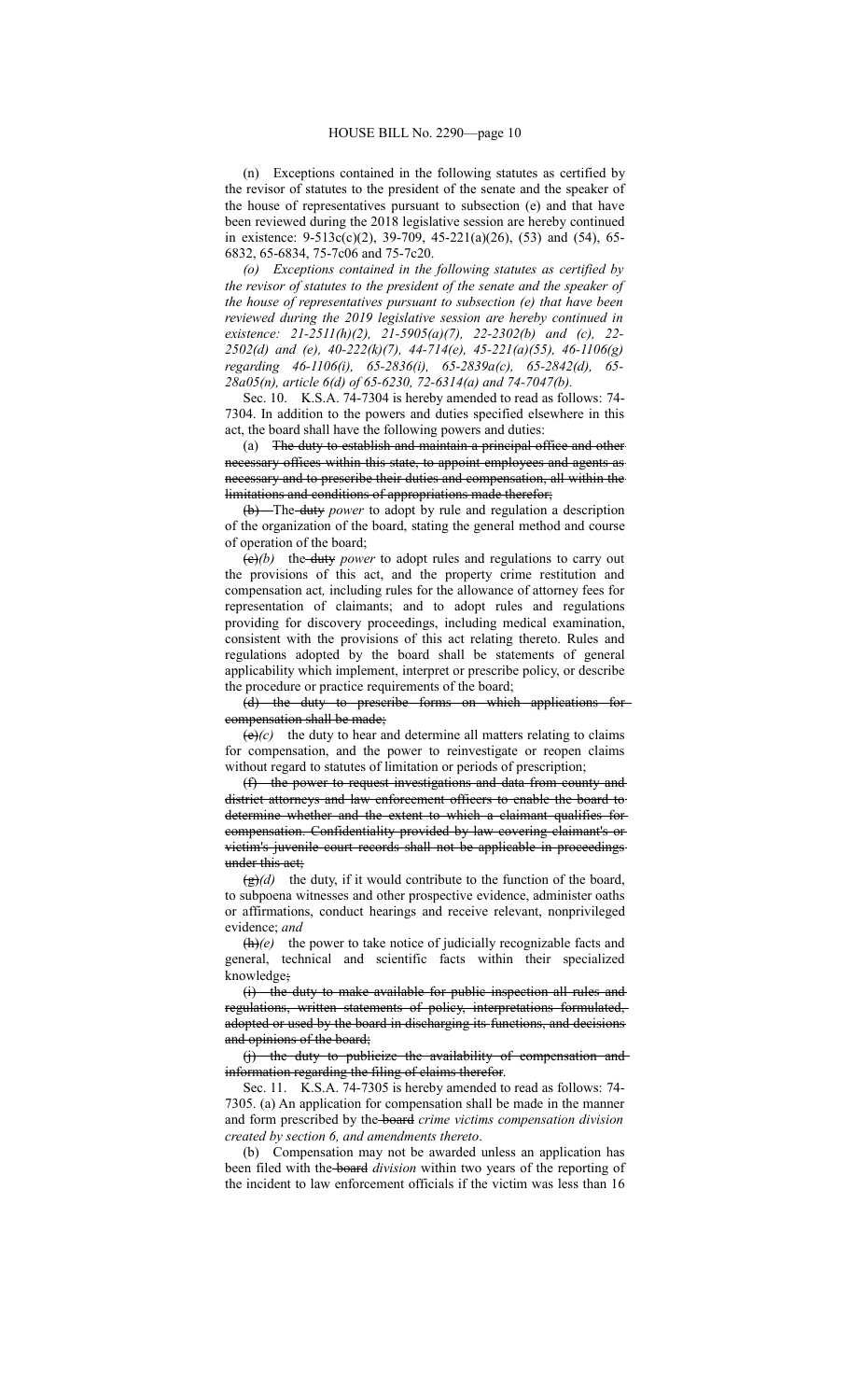years of age and the injury or death is the result of any of the following crimes: (1) Indecent liberties with a child as defined in K.S.A. 21-3503, prior to its repeal, or K.S.A. 2018 Supp. 21-5506(a), and amendments thereto; (2) aggravated indecent liberties with a child as defined in K.S.A. 21-3504, prior to its repeal, or K.S.A. 2018 Supp. 21-5506(b), and amendments thereto; (3) aggravated criminal sodomy as defined in K.S.A. 21-3506, prior to its repeal, or K.S.A. 2018 Supp. 21-5504(b), and amendments thereto; (4) enticement of a child as defined in K.S.A. 21-3509, prior to its repeal; (5) indecent solicitation of a child as defined in K.S.A. 21-3510, prior to its repeal, or K.S.A. 2018 Supp. 21- 5508(a), and amendments thereto; (6) aggravated indecent solicitation of a child as defined in K.S.A. 21-3511, prior to its repeal, or K.S.A. 2018 Supp. 21-5508(b), and amendments thereto; (7) sexual exploitation of a child as defined in K.S.A. 21-3516, prior to its repeal, or K.S.A. 2018 Supp. 21-5510, and amendments thereto; (8) aggravated incest as defined in K.S.A. 21-3603, prior to its repeal, or K.S.A. 2018 Supp. 21-5604(b), and amendments thereto; (9) human trafficking as defined in K.S.A. 21-3446, prior to its repeal, or K.S.A. 2018 Supp. 21-5426(a), and amendments thereto; (10) aggravated human trafficking as defined in K.S.A. 21-3447, prior to its repeal, or K.S.A. 2018 Supp. 21-5426(b), and amendments thereto; or (11) commercial sexual exploitation of a child as defined in K.S.A. 2018 Supp. 21-6422, and amendments thereto. Compensation for mental health counseling may be awarded if a claim is filed within two years of: (1) Testimony, to a claimant who is, or will be, required to testify in a sexually violent predator commitment, pursuant to article 29a of chapter 59 of the Kansas Statutes Annotated, and amendments thereto, of an offender who victimized the claimant or the victim on whose behalf the claim is made; or (2) notification, to a claimant who is notified that DNA testing of a sexual assault kit or other evidence has revealed a DNA profile of a suspected offender who victimized the claimant or the victim on whose behalf the claim is made, or is notified of the identification of a suspected offender who victimized the claimant or the victim on whose behalf the claim is made, whichever occurs later. For all other incidents of criminally injurious conduct, compensation may not be awarded unless the claim has been filed with the board *division* within two years after the injury or death upon which the claim is based. Compensation may not be awarded to a claimant who was the offender or an accomplice of the offender and may not be awarded to another person if the award would unjustly benefit the offender or accomplice.

(c) Compensation otherwise payable to a claimant shall be reduced or denied, to the extent, if any that the:

(1) Economic loss upon which the claimant's claim is based is recouped from other persons, including collateral sources;

(2) board deems reasonable because of the contributory misconduct of the claimant or of a victim through whom the claimant claims; or

(3) board deems reasonable, because the victim was likely engaging in, or attempting to engage in, unlawful activity at the time of the crime upon which the claim for compensation is based. This subsection shall not be construed to reduce or deny compensation to a victim of domestic abuse or sexual assault.

(d) Compensation may be awarded only if the board finds that unless the claimant is awarded compensation the claimant will suffer financial stress as the result of economic loss otherwise reparable. A claimant suffers financial stress only if the claimant cannot maintain the claimant's customary level of health, safety and education for self and dependents without undue financial hardship. In making its determination of financial stress, the board shall consider all relevant factors, including:

(1) The number of *the* claimant's dependents;

(2) the usual living expenses of the claimant and the claimant's family;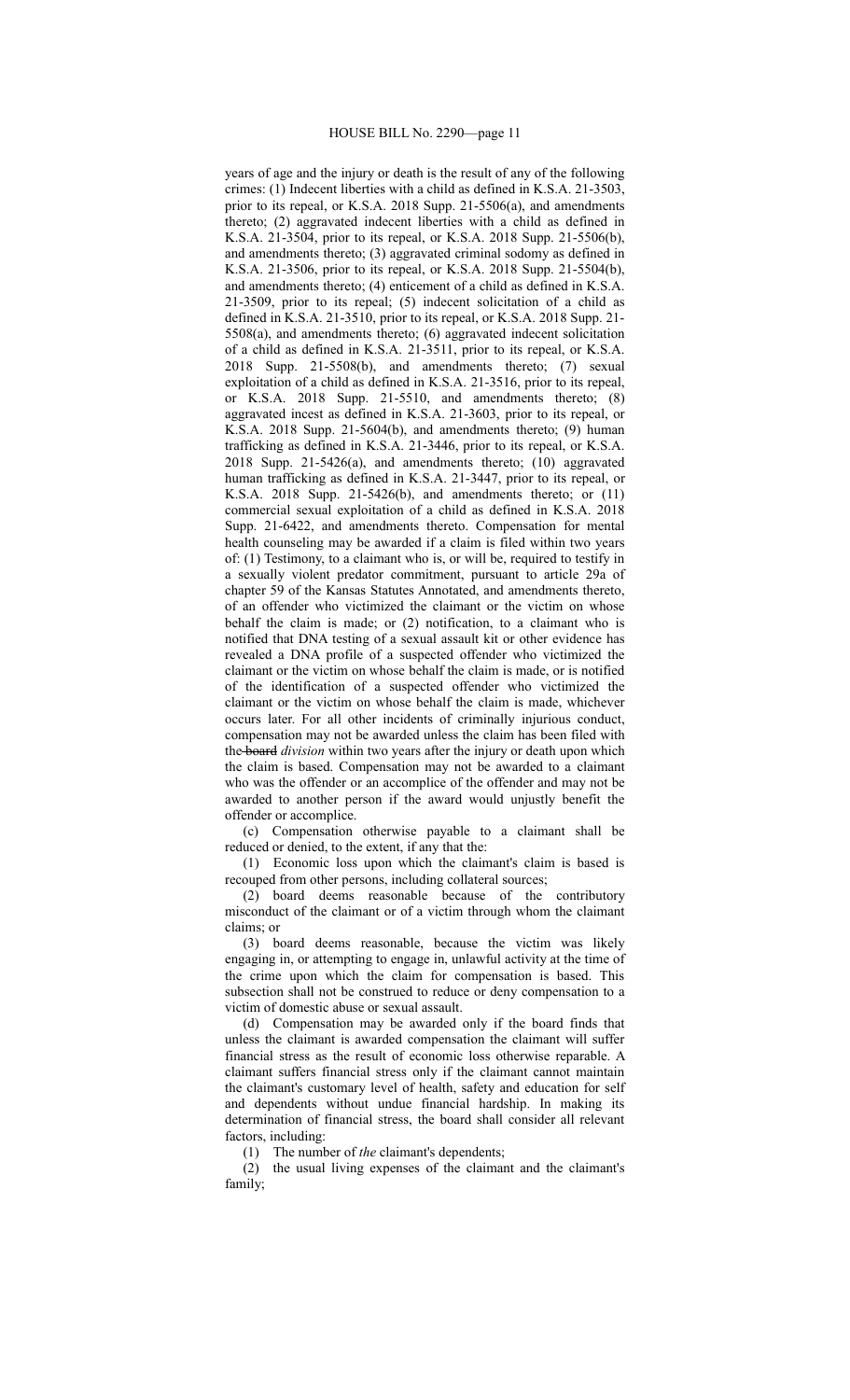(3) the special needs of the claimant and the claimant's dependents;

(4) the claimant's income and potential earning capacity; and

(5) the claimant's resources.

(e) Compensation may not be awarded unless the criminally injurious conduct resulting in injury or death was reported to a law enforcement officer within 72 hours after its occurrence or the board finds there was good cause for the failure to report within that time.

(f) The board, upon finding that the claimant or victim has not fully cooperated with appropriate law enforcement agencies, may deny, withdraw or reduce an award of compensation.

(g) Except in K.S.A. 21-3602 or 21-3603, prior to their repeal, or K.S.A. 2018 Supp. 21-5604, and amendments thereto, or cases of sex offenses established in article 35 of chapter 21, of the Kansas Statutes Annotated, prior to their repeal, or article 55 of chapter 21 of the Kansas Statutes Annotated, and amendments thereto, K.S.A. 2018 Supp. 21-6419 through 21-6422, and amendments thereto, or human trafficking or aggravated human trafficking, as defined in K.S.A. 21- 3446 or 21-3447, prior to their repeal, or K.S.A. 2018 Supp. 21-5426, and amendments thereto, compensation may not be awarded if the economic loss is less than \$100.

(h) Compensation for work loss, replacement services loss, dependent's economic loss and dependent's replacement service loss may not exceed \$400 per week or actual loss, whichever is less.

(i) Compensation payable to a victim and to all other claimants sustaining economic loss because of injury to or death of that victim may not exceed \$25,000 in the aggregate.

(j) Nothing in subsections  $(c)(2)$ ,  $(c)(3)$ ,  $(e)$  and  $(f)$  shall be construed to reduce or deny compensation to a victim of human trafficking or aggravated human trafficking, as defined in K.S.A. 2018 Supp. 21-5426, and amendments thereto, or commercial sexual exploitation of a child, as defined in K.S.A. 2018 Supp. 21-6422, and amendments thereto, who was 18 years of age or younger at the time the crime was committed and is otherwise qualified for compensation.

Sec. 12. K.S.A. 74-7308 is hereby amended to read as follows: 74- 7308. (a) There shall be no privilege, except privileges arising from the attorney-client relationship, as to communications or records relevant to an issue of the physical, mental or emotional conditions of the claimant or victim in a proceeding under this act in which such condition is an element.

(b) If the mental, physical or emotional condition of a victim or claimant is material to a claim, the board may order the victim or claimant to submit to a mental or physical examination by a physician or psychologist, and may order an autopsy of a deceased victim. The order may be made for good cause shown upon notice to the person to be examined and to all persons who have appeared. The order shall specify the time, place, manner, conditions and scope of the examination or autopsy and the person by whom it is to be made; and the order shall require the person to file with the board a detailed written report of the examination or autopsy. The report shall set out the findings of the person making the report, including results of all tests made, diagnoses, prognosis and other conclusions and reports of earlier examinations of the same conditions.

(c) On request of the person examined, the board shall furnish a copy of the report to such person. If the victim is deceased, the board, on request, shall furnish to the claimant a copy of the report.

(d) The board may require the claimant to supplement the application with any reasonably available medical or psychological reports relating to the injury for which compensation is claimed.

(e) All records and information given to the board *and the crime victims compensation division created by section 6, and amendments thereto,* to process a claim on behalf of a crime victim shall be confidential. Such exhibits, medical records, psychological records, counseling records, work records, criminal investigation records,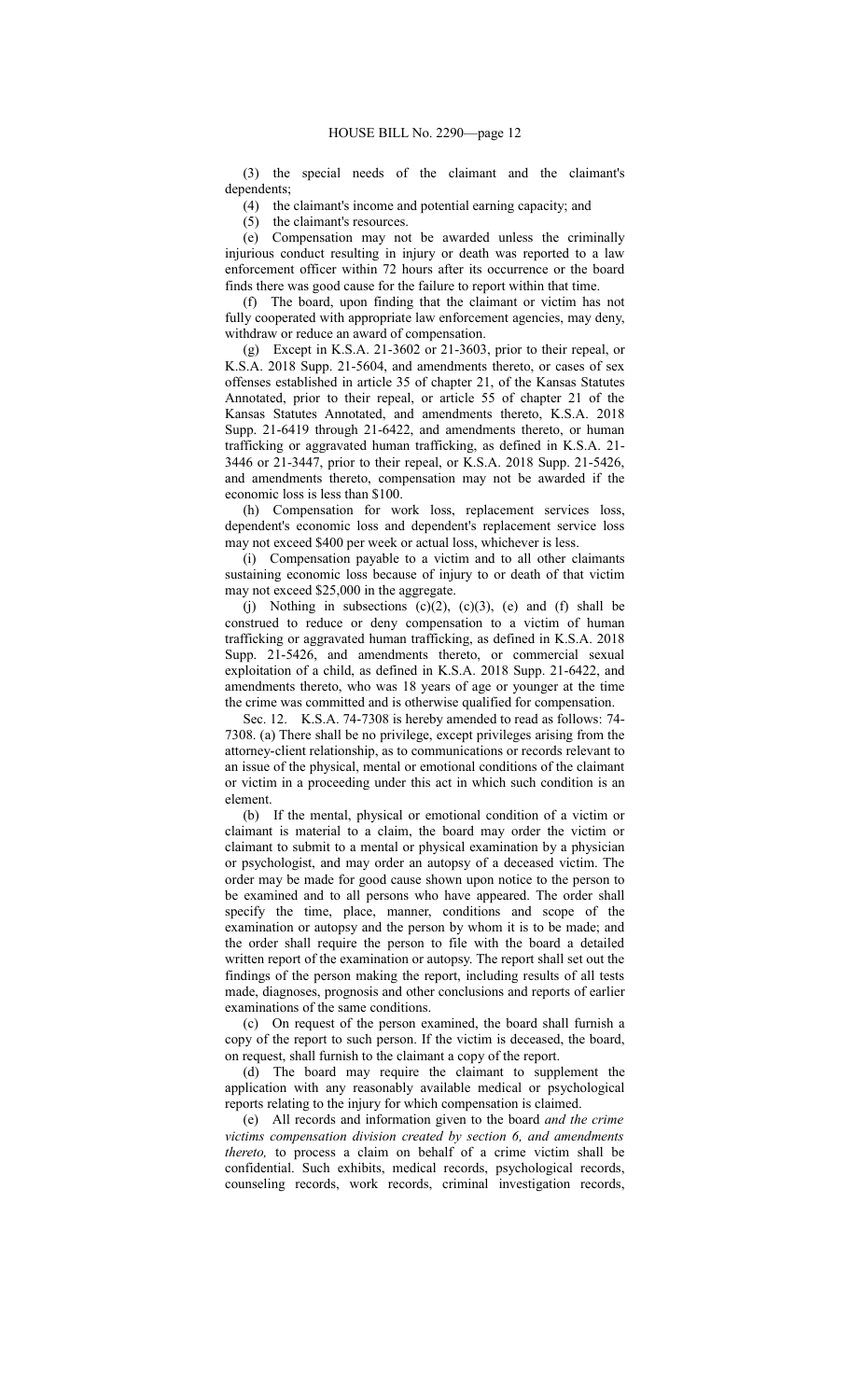criminal court case records, witness statements, telephone records, and other records of any type or nature whatsoever gathered for the purpose of evaluating whether to compensate a victim shall not be obtainable by any party to any action, civil or criminal, through any discovery process except:

(1) In the event of an appeal under the Kansas administrative procedure act from a decision of the board and then only to the extent narrowly and necessarily to obtain court review;

(2) upon a strict showing to the court in a separate civil or criminal action that particular information or documents are not obtainable after diligent effort from any independent source, and are known to exist otherwise only in board records, the court may inspect in camera such records to determine whether the specific requested information exists. If the court determines the specific information sought exists in the board records, the documents may then be released only by court order if the court finds as part of its order that the documents will not pose any threat to the safety of the victim or any other person whose identity may appear in board records; or

(3) by any board order granting or denying compensation to a crime victim.

Sec. 13. K.S.A. 74-7317 is hereby amended to read as follows: 74- 7317. (a) There is hereby established in the state treasury the crime victims compensation fund.

(b) Moneys in the crime victims compensation fund shall be used only for the payment of compensation pursuant to K.S.A. 74-7301 et seq., and amendments thereto, and for state operations of the board *and the crime victims compensation division of the office of the attorney general created pursuant to section 6, and amendments thereto*. Payments from the fund shall be made upon warrants of the director of accounts and reports issued pursuant to vouchers approved by the chairperson of the board and the attorney general or by a person or persons designated by the chairperson and the attorney general.

(c) The crime victims compensation board may apply for, receive and accept money from any source, including financial contributions from inmates as provided by subsection (b) of K.S.A. 75-5211*(b)*, and amendments thereto, for the purposes for which money in the crime victims compensation fund may be expended. Upon receipt of any such money, the chairperson of the board shall remit the entire amount to the state treasurer in accordance with the provisions of K.S.A. 75-4215, and amendments thereto. Upon receipt of each such remittance, the state treasurer shall deposit the entire amount in the state treasury to the credit of the crime victims compensation fund.

Sec. 14. K.S.A. 2018 Supp. 75-6117 is hereby amended to read as follows: 75-6117. (a) There is hereby established in the state treasury the tort claims fund which shall be administered by the attorney general. All expenditures from such fund shall be made upon warrants of the director of accounts and reports pursuant to vouchers approved by the attorney general or by a designee of the attorney general.

(b) (1) Moneys in the tort claims fund shall be used only for the purpose of paying: (A) Compromises, settlements and final judgments arising from claims against the state or an employee of the state under the Kansas tort claims act or under the civil rights laws of the United States or of the state of Kansas; (B) costs of defending the state or an employee of the state in any actions or proceedings on those claims; and (C) judgments arising from claims pursuant to K.S.A. 2018 Supp. 60-5004, and amendments thereto, including, but not limited to, premiums under the state health care benefits program.

(2) Payment of a judgment arising from a claim pursuant to K.S.A. 2018 Supp. 60-5004, and amendments thereto, shall be subject to review by the state finance council. The attorney general shall notify the state finance council of the need for such review and ensure that payment of the judgment occurs without unnecessary delay.

(3) Payment of a compromise or settlement shall be subject to approval by the state finance council as provided in K.S.A. 75-6106,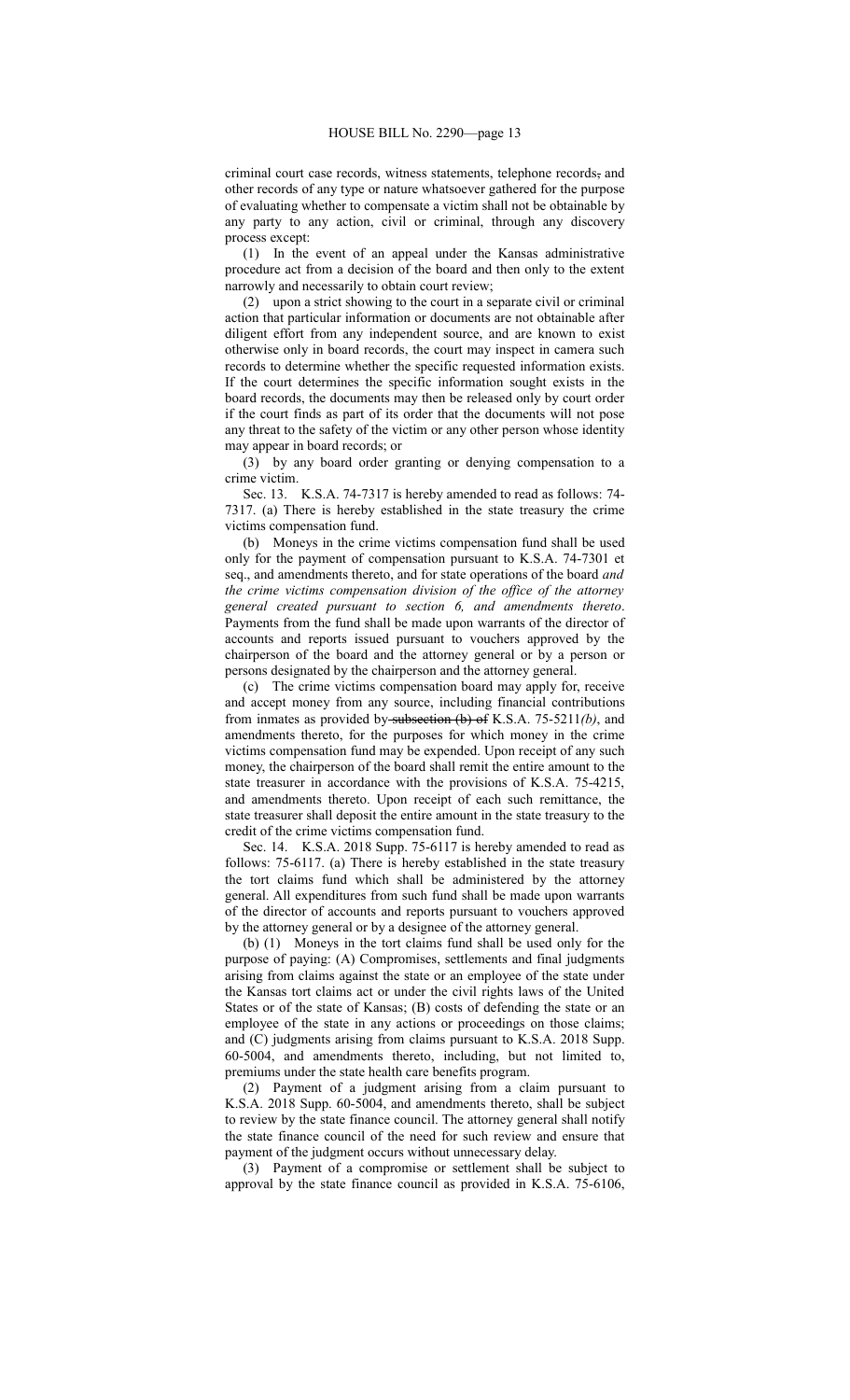and amendments thereto.

(4) Payment of a final judgment shall be made from the fund if there has been a determination of any appeal taken from the judgment or, if no appeal is taken, if the time for appeal has expired.

(5) No payment shall be made from the fund to satisfy a compromise, settlement or final judgment when there exists insurance coverage obtained therefor, except that payment shall be made from the fund to satisfy a compromise settlement or final judgment for claims against the state or an employee of the state in any actions or proceedings arising from rendering or failure to render professional services by: (A) A charitable health care provider as defined by K.S.A. 75-6102, and amendments thereto; (B) a local health department as defined by K.S.A. 65-241, and amendments thereto, or an employee thereof; or (C) an indigent health care clinic as defined by K.S.A. 75- 6115, and amendments thereto, or an employee thereof, even if there exists insurance coverage obtained therefor.

(c) Upon certification by the attorney general to the director of accounts and reports that the unencumbered balance in the tort claims fund is insufficient to pay an amount for which the fund is liable, the director of accounts and reports shall transfer an amount equal to the insufficiency from the state general fund to the tort claims fund.

(d) When payment is made from the Kansas tort claims fund on behalf of the university of Kansas hospital authority, the authority shall transfer to the tort claims fund an amount equal to the payment made by the tort claims fund on behalf of the authority.

(e) This section shall be part of and supplemental to the Kansas tort claims act.

*(f) When payment is made from the tort claims fund on behalf of a state agency or employee for defense or indemnification in an action, proceeding or investigation involving an alleged violation of the Kansas open records act or the Kansas open meetings act, the agency requesting the defense or indemnification or employing the employee who requests the defense or indemnification shall transfer to the tort claims fund an amount equal to the payment made by the tort claims fund on behalf of the agency.*

Sec. 15. K.S.A. 74-7304, 74-7305, 74-7306, 74-7308 and 74-7317 and K.S.A. 2018 Supp. 9-513c, 40-3407, 45-229 and 75-6117 are hereby repealed.